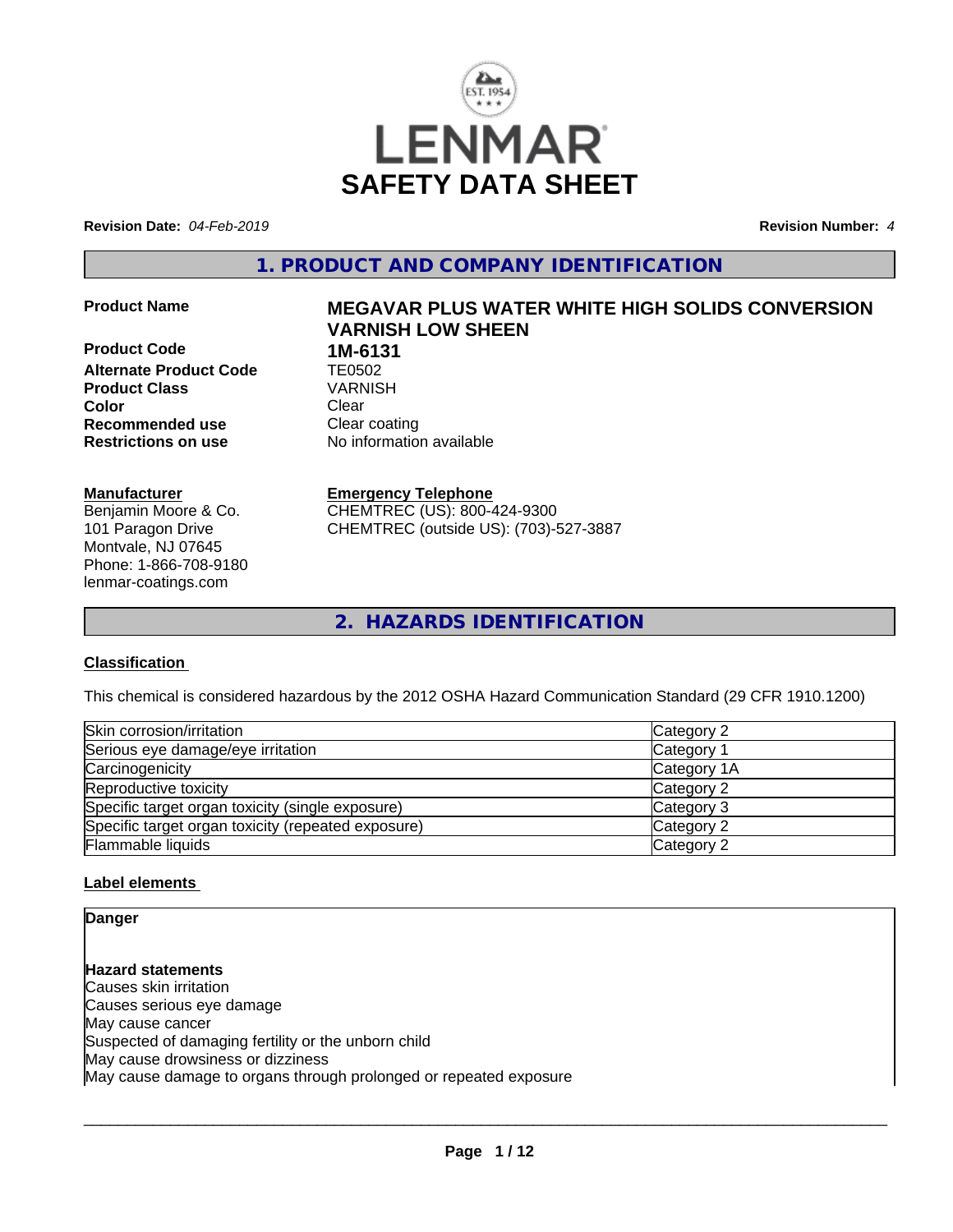

#### **Precautionary Statements - Prevention**

Obtain special instructions before use Do not handle until all safety precautions have been read and understood Use personal protective equipment as required Wash face, hands and any exposed skin thoroughly after handling Do not breathe dust/fume/gas/mist/vapors/spray Use only outdoors or in a well-ventilated area Keep away from heat, hot surfaces, sparks, open flames and other ignition sources. No smoking Keep container tightly closed Ground/bond container and receiving equipment Use explosion-proof electrical/ventilating/lighting/equipment Use only non-sparking tools Take precautionary measures against static discharge Keep cool **Precautionary Statements - Response**

IF exposed or concerned: Get medical advice/attention

## **Eyes**

IF IN EYES: Rinse cautiously with water forseveral minutes. Remove contact lenses, if present and easy to do. Continue rinsing

\_\_\_\_\_\_\_\_\_\_\_\_\_\_\_\_\_\_\_\_\_\_\_\_\_\_\_\_\_\_\_\_\_\_\_\_\_\_\_\_\_\_\_\_\_\_\_\_\_\_\_\_\_\_\_\_\_\_\_\_\_\_\_\_\_\_\_\_\_\_\_\_\_\_\_\_\_\_\_\_\_\_\_\_\_\_\_\_\_\_\_\_\_

Immediately call a POISON CENTER or doctor/physician

#### **Skin**

If skin irritation occurs: Get medical advice/attention

IF ON SKIN (or hair): Remove/Take off immediately all contaminated clothing. Rinse skin with water/shower Wash contaminated clothing before reuse

#### **Inhalation**

IF INHALED: Remove victim to fresh air and keep at rest in a position comfortable for breathing

#### **Fire**

In case of fire: Use CO2, dry chemical, or foam for extinction

# **Precautionary Statements - Storage**

Store locked up

Store in a well-ventilated place. Keep container tightly closed

## **Precautionary Statements - Disposal**

Dispose of contents/container to an approved waste disposal plant

#### **Hazards not otherwise classified (HNOC)** Not applicable

**Other information**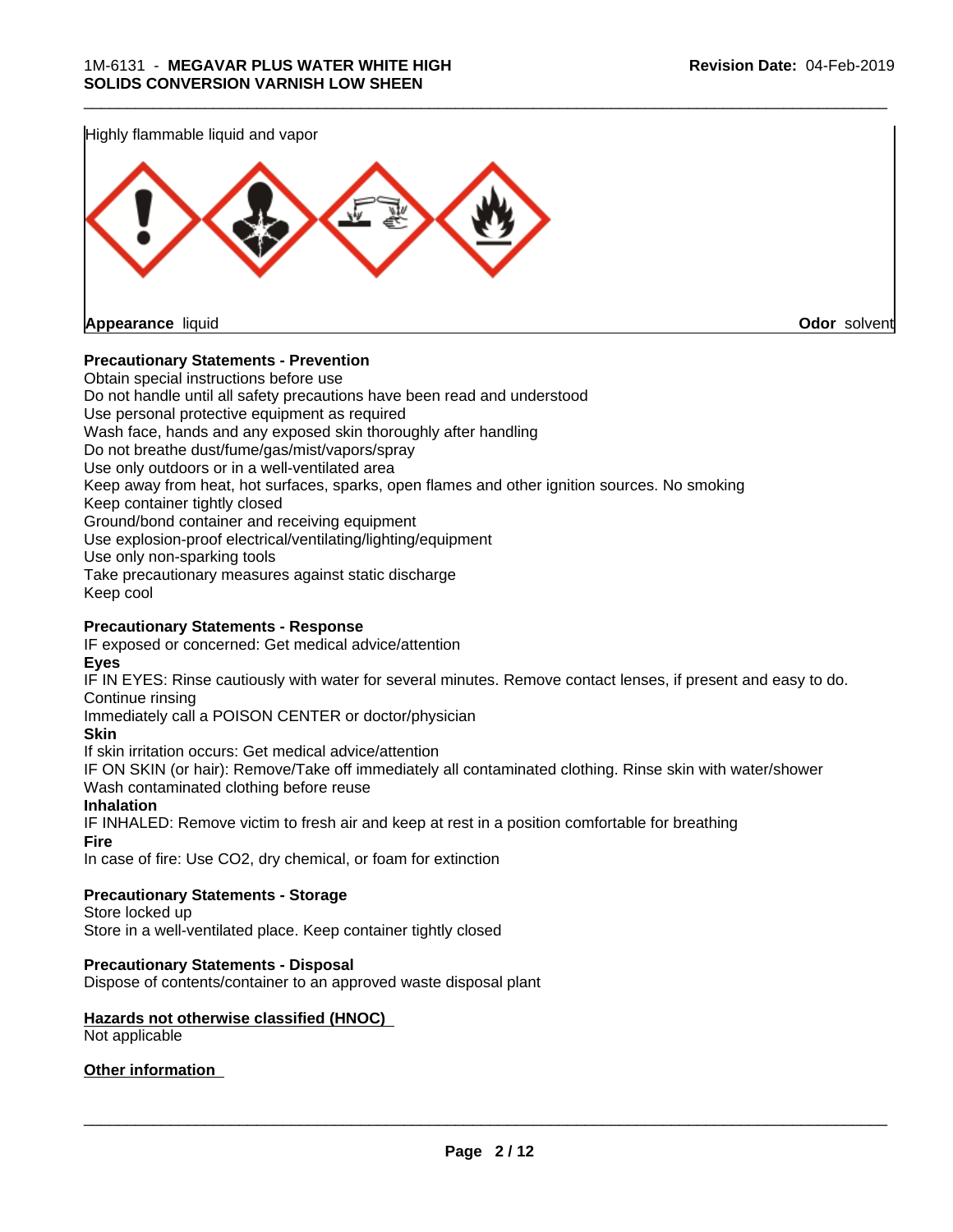No information available

#### **Other hazards**

 **IMPORTANT:** Designed to be mixed with other components. Mixture will have hazards of all components. Before opening packages, read all warning labels. Follow all precautions.

# **3. COMPOSITION INFORMATION ON COMPONENTS**

\_\_\_\_\_\_\_\_\_\_\_\_\_\_\_\_\_\_\_\_\_\_\_\_\_\_\_\_\_\_\_\_\_\_\_\_\_\_\_\_\_\_\_\_\_\_\_\_\_\_\_\_\_\_\_\_\_\_\_\_\_\_\_\_\_\_\_\_\_\_\_\_\_\_\_\_\_\_\_\_\_\_\_\_\_\_\_\_\_\_\_\_\_

| <b>Chemical name</b> | <b>CAS No.</b> | Weight-%    |
|----------------------|----------------|-------------|
| Ethanol              | 64-17-5        | $15 - 20$   |
| n-Butyl acetate      | 123-86-4       | $10 - 15$   |
| Isobutyl alcohol     | 78-83-1        | $5 - 10$    |
| Silica, amorphous    | 7631-86-9      | - 5         |
| Toluene              | 108-88-3       | - 5         |
| Isopropyl alcohol    | 67-63-0        | l - 5       |
| n-Butyl alcohol      | 71-36-3        | $1 - 5$     |
| Ethyl benzene        | $100 - 41 - 4$ | $0.1 - 0.5$ |

# **4. FIRST AID MEASURES**

#### **Description of first aid measures**

| <b>General Advice</b>                            | If symptoms persist, call a physician. Show this safety data sheet to the doctor in<br>attendance.                                                                                            |
|--------------------------------------------------|-----------------------------------------------------------------------------------------------------------------------------------------------------------------------------------------------|
| <b>Eye Contact</b>                               | Immediate medical attention is required. Immediately flush with plenty of water.<br>After initial flushing, remove any contact lenses and continue flushing for at least<br>15 minutes.       |
| <b>Skin Contact</b>                              | Wash off immediately with soap and plenty of water removing all contaminated<br>clothes and shoes. If skin irritation persists, call a physician.                                             |
| <b>Inhalation</b>                                | Move to fresh air. If symptoms persist, call a physician.<br>If not breathing, give artificial respiration. Call a physician immediately.                                                     |
| Ingestion                                        | Clean mouth with water and afterwards drink plenty of water. Do not induce<br>vomiting without medical advice. Never give anything by mouth to an unconscious<br>person. Consult a physician. |
| <b>Protection Of First-Aiders</b>                | Use personal protective equipment.                                                                                                                                                            |
| <b>Most Important</b><br><b>Symptoms/Effects</b> | No information available.                                                                                                                                                                     |
| <b>Notes To Physician</b>                        | Treat symptomatically.                                                                                                                                                                        |
|                                                  | <b>FIRE FIQUEINA MEMOURES</b>                                                                                                                                                                 |

## **5. FIRE-FIGHTING MEASURES**

| <b>Flammable Properties</b>         | Vapors may travel considerable distance to a source of<br>ignition and flash back. Vapors may cause flash fire. |
|-------------------------------------|-----------------------------------------------------------------------------------------------------------------|
| <b>Suitable Extinguishing Media</b> | Foam, dry powder or water. Use extinguishing measures                                                           |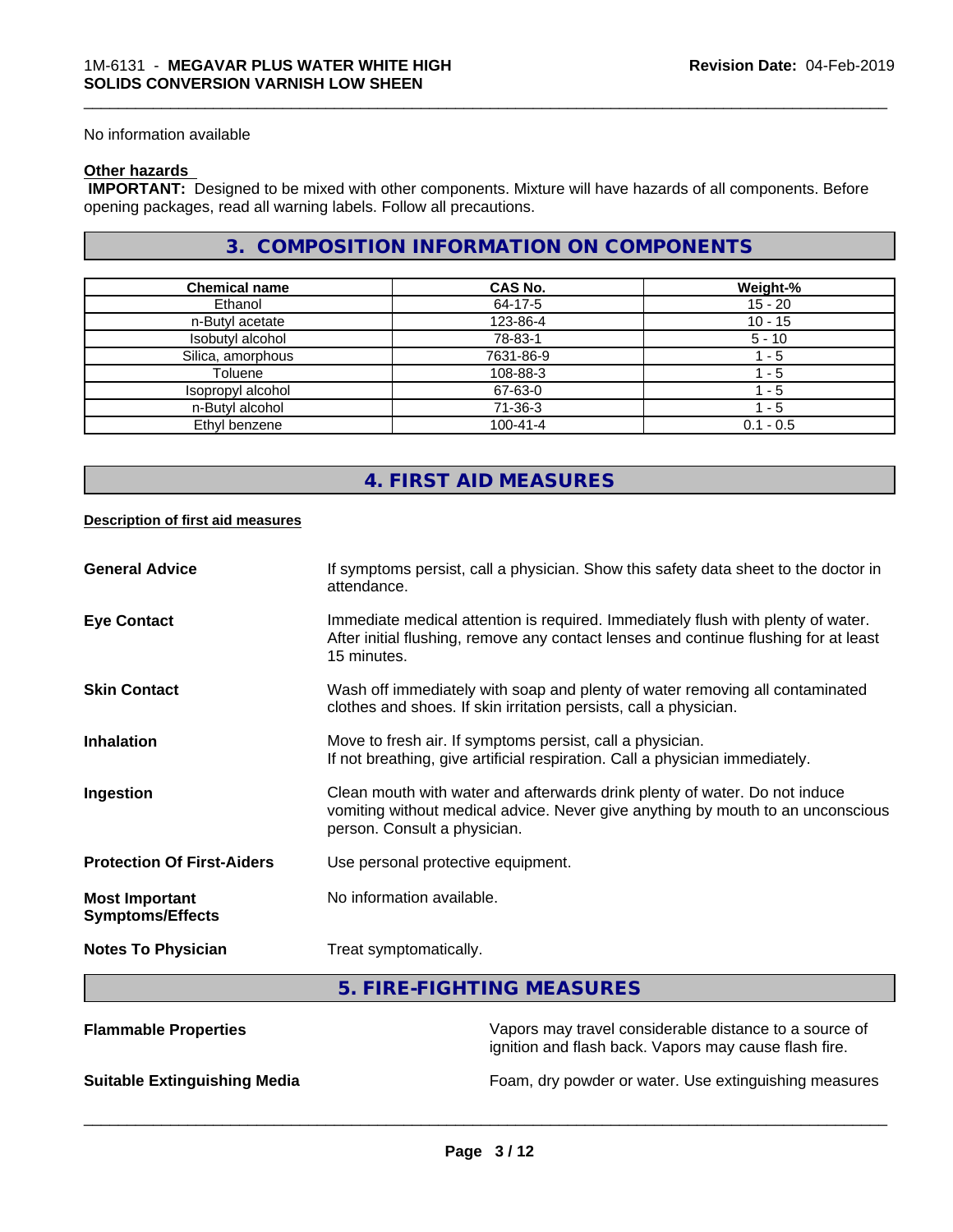|                                                                                     | that are appropriate to local circumstances and the<br>surrounding environment.                                                                                                                                                                                                                |
|-------------------------------------------------------------------------------------|------------------------------------------------------------------------------------------------------------------------------------------------------------------------------------------------------------------------------------------------------------------------------------------------|
| <b>Protective Equipment And Precautions For</b><br><b>Firefighters</b>              | As in any fire, wear self-contained breathing apparatus<br>pressure-demand, MSHA/NIOSH (approved or equivalent)<br>and full protective gear.                                                                                                                                                   |
| <b>Hazardous combustion products</b>                                                | Burning may result in carbon dioxide, carbon monoxide<br>and other combustion products of varying composition<br>which may be toxic and/or irritating.                                                                                                                                         |
| <b>Specific Hazards Arising From The Chemical</b>                                   | Flammable. Flash back possible over considerable<br>distance. Keep product and empty container away from<br>heat and sources of ignition. Closed containers may<br>rupture if exposed to fire or extreme heat. Thermal<br>decomposition can lead to release of irritating gases and<br>vapors. |
| <b>Sensitivity To Mechanical Impact</b>                                             | No                                                                                                                                                                                                                                                                                             |
| <b>Sensitivity To Static Discharge</b>                                              | Yes                                                                                                                                                                                                                                                                                            |
| <b>Flash Point Data</b><br>Flash Point (°F)<br>Flash Point (°C)<br><b>Method</b>    | 57.0<br>13.9<br><b>PMCC</b>                                                                                                                                                                                                                                                                    |
| <b>Flammability Limits In Air</b>                                                   |                                                                                                                                                                                                                                                                                                |
| Lower flammability limit:<br><b>Upper flammability limit:</b>                       | Not available<br>Not available                                                                                                                                                                                                                                                                 |
| Health: 2<br>Flammability: 3<br><b>NFPA</b>                                         | Instability: 1<br><b>Special: Not Applicable</b>                                                                                                                                                                                                                                               |
| <b>NFPA Legend</b><br>0 - Not Hazardous<br>1 - Slightly<br>2 - Moderate<br>3 - High |                                                                                                                                                                                                                                                                                                |

4 - Severe

*The ratings assigned are only suggested ratings, the contractor/employer has ultimate responsibilities for NFPA ratings where this system is used.*

*Additional information regarding the NFPA rating system is available from the National Fire Protection Agency (NFPA) at www.nfpa.org.*

# **6. ACCIDENTAL RELEASE MEASURES**

| <b>Personal Precautions</b> | Remove all sources of ignition. Take precautions to prevent flashback. Ground<br>and bond all containers and handling equipment. Take precautionary measures<br>against static discharges. Ensure adequate ventilation. Avoid contact with skin,<br>eyes and clothing. Use personal protective equipment. |
|-----------------------------|-----------------------------------------------------------------------------------------------------------------------------------------------------------------------------------------------------------------------------------------------------------------------------------------------------------|
| <b>Other Information</b>    | Prevent further leakage or spillage if safe to do so. Do not allow material to<br>contaminate ground water system. Prevent product from entering drains. Do not                                                                                                                                           |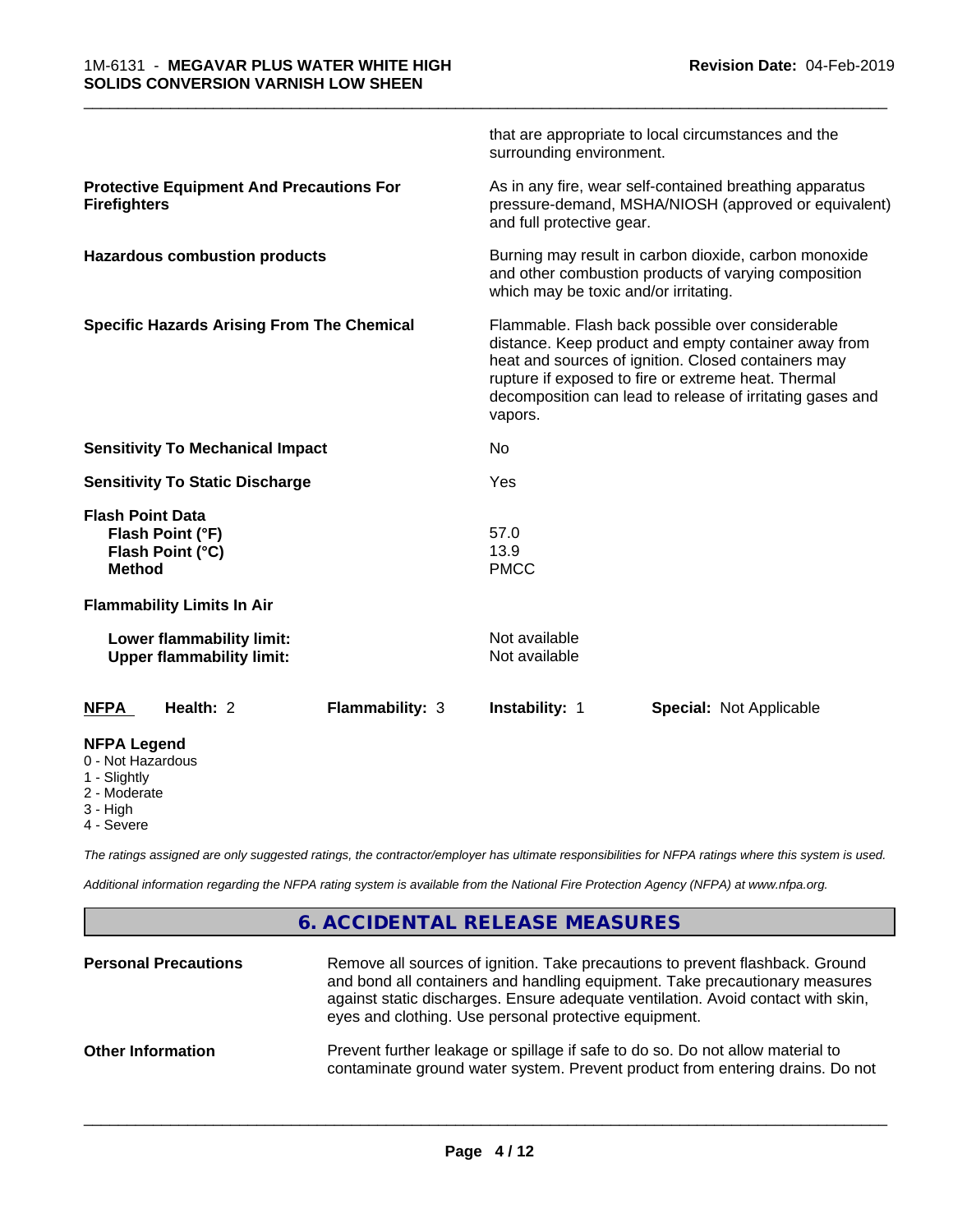|                                  | flush into surface water or sanitary sewer system. Local authorities should be<br>advised if significant spillages cannot be contained.                                                                                                                                                                                                                                                                                                        |
|----------------------------------|------------------------------------------------------------------------------------------------------------------------------------------------------------------------------------------------------------------------------------------------------------------------------------------------------------------------------------------------------------------------------------------------------------------------------------------------|
| <b>Environmental precautions</b> | See Section 12 for additional Ecological Information.                                                                                                                                                                                                                                                                                                                                                                                          |
| <b>Methods for Cleaning Up</b>   | Dam up. Soak up with inert absorbent material. Use a non-sparking or explosion<br>proof means to transfer material to a sealed, appropriate container for disposal.<br>Clean contaminated surface thoroughly.                                                                                                                                                                                                                                  |
|                                  | 7. HANDLING AND STORAGE                                                                                                                                                                                                                                                                                                                                                                                                                        |
| <b>Handling</b>                  | Avoid contact with skin, eyes and clothing. Wear personal protective equipment.<br>Do not breathe vapors or spray mist. Use only in ventilated areas. Prevent vapor<br>build-up by providing adequate ventilation during and after use.                                                                                                                                                                                                        |
|                                  | Take precautionary measures against static discharges. To avoid ignition of<br>vapors by static electricity discharge, all metal parts of the equipment must be<br>grounded. Keep away from heat, sparks and flame. Do not smoke. Extinguish all<br>flames and pilot lights, and turn off stoves, heaters, electric motors and other<br>sources of ignition during use and until all vapors are gone. Ignition and/or flash<br>back may occur. |
| <b>Storage</b>                   | Keep containers tightly closed in a dry, cool and well-ventilated place. Keep away<br>from heat. Keep away from open flames, hot surfaces and sources of ignition.<br>Keep in properly labeled containers. Keep out of the reach of children.                                                                                                                                                                                                  |
| <b>Incompatible Materials</b>    | Incompatible with strong acids and bases and strong oxidizing agents.                                                                                                                                                                                                                                                                                                                                                                          |
|                                  | Technical measures/Precautions Ensure adequate ventilation. Use only where airflow will keep vapors from building<br>up in or near the work area in adjoining rooms. Comply with all national, state, and<br>local codes pertaining to the storage, handling, dispensing and disposal of<br>flammable liquids.                                                                                                                                 |
|                                  | Dissipate static electricity during transfer by grounding and bonding containers<br>and equipment before transferring material. All equipment should be non-sparking<br>and explosion proof. Use explosion proof electrical equipment for ventilation,<br>lighting and material handling.                                                                                                                                                      |

# **8. EXPOSURE CONTROLS/PERSONAL PROTECTION**

# **Exposure Limits**

| <b>Chemical name</b> | <b>ACGIH TLV</b> | <b>OSHA PEL</b>             |
|----------------------|------------------|-----------------------------|
| Ethanol              | STEL: 1000 ppm   | 1000 ppm - TWA              |
|                      |                  | 1900 mg/m $3$ - TWA         |
| n-Butyl acetate      | 150 ppm - TWA    | 150 ppm - TWA               |
|                      | 200 ppm - STEL   | 710 mg/m <sup>3</sup> - TWA |
| Isobutyl alcohol     | 50 ppm - TWA     | 100 ppm - TWA               |
|                      |                  | 300 mg/m $3$ - TWA          |
| Silica, amorphous    | N/E              | 20 mppcf - TWA              |
| Toluene              | 20 ppm - TWA     | 200 ppm - TWA               |
|                      |                  | 300 ppm - Ceiling           |
| Isopropyl alcohol    | 200 ppm - TWA    | 400 ppm - TWA               |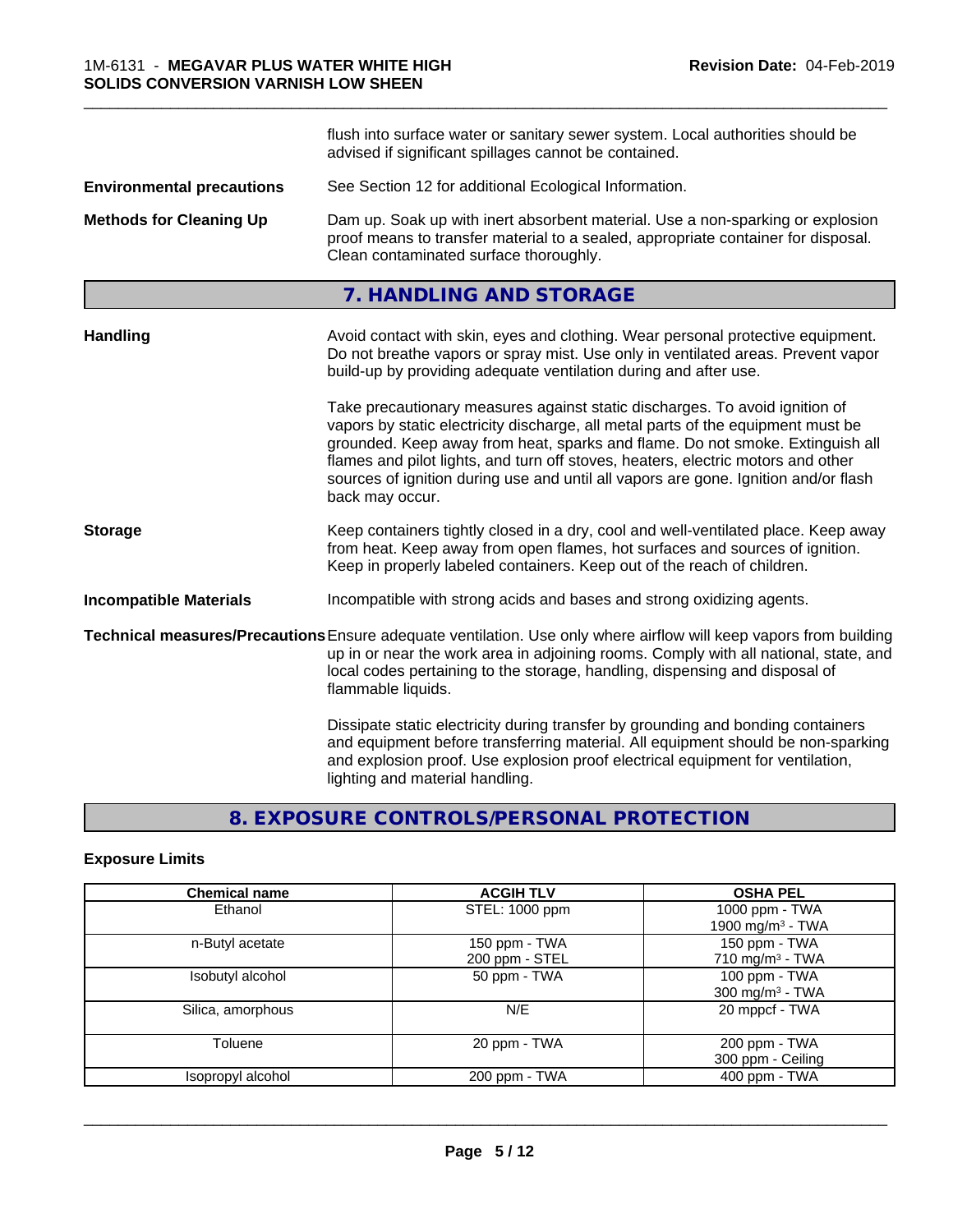|                                                                                                       | 400 ppm - STEL                                                                                                                                                                                                                                                                                                                                                      | 980 mg/m <sup>3</sup> - TWA |
|-------------------------------------------------------------------------------------------------------|---------------------------------------------------------------------------------------------------------------------------------------------------------------------------------------------------------------------------------------------------------------------------------------------------------------------------------------------------------------------|-----------------------------|
| n-Butyl alcohol                                                                                       | 20 ppm - TWA                                                                                                                                                                                                                                                                                                                                                        | 100 ppm - TWA               |
|                                                                                                       |                                                                                                                                                                                                                                                                                                                                                                     | 300 mg/m <sup>3</sup> - TWA |
| Ethyl benzene                                                                                         | 20 ppm - TWA                                                                                                                                                                                                                                                                                                                                                        | 100 ppm - TWA               |
|                                                                                                       |                                                                                                                                                                                                                                                                                                                                                                     | 435 mg/m <sup>3</sup> - TWA |
| Legend<br>OSHA - Occupational Safety & Health Administration Exposure Limits<br>N/E - Not Established | ACGIH - American Conference of Governmental Industrial Hygienists Exposure Limits                                                                                                                                                                                                                                                                                   |                             |
| <b>Appropriate engineering</b><br><u>controls</u>                                                     |                                                                                                                                                                                                                                                                                                                                                                     |                             |
| <b>Engineering Measures</b>                                                                           | Ensure adequate ventilation, especially in confined areas.                                                                                                                                                                                                                                                                                                          |                             |
| <b>Personal Protective Equipment</b>                                                                  |                                                                                                                                                                                                                                                                                                                                                                     |                             |
| <b>Eye/Face Protection</b>                                                                            | Safety glasses with side-shields. If splashes are likely to occur, wear:. Tightly<br>fitting safety goggles.                                                                                                                                                                                                                                                        |                             |
| <b>Skin Protection</b>                                                                                | Long sleeved clothing. Protective gloves.                                                                                                                                                                                                                                                                                                                           |                             |
| <b>Respiratory Protection</b>                                                                         | Use only with adequate ventilation. In operations where exposure limits are<br>exceeded, use a NIOSH approved respirator that has been selected by a<br>technically qualified person for the specific work conditions. When spraying the<br>product or applying in confined areas, wear a NIOSH approved respirator<br>specified for paint spray or organic vapors. |                             |
| <b>Hygiene Measures</b>                                                                               | Avoid contact with skin, eyes and clothing. Remove and wash contaminated                                                                                                                                                                                                                                                                                            |                             |

clothing before re-use. Wash thoroughly after handling.

# **9. PHYSICAL AND CHEMICAL PROPERTIES**

| Appearance<br>Odor<br><b>Odor Threshold</b><br>Density (Ibs/gal)<br><b>Specific Gravity</b><br>рH<br><b>Viscosity (cps)</b><br>Solubility(ies)<br><b>Water solubility</b><br><b>Evaporation Rate</b><br>Vapor pressure @20 °C (kPa)<br>Vapor density<br>Wt. % Solids<br>Vol. % Solids<br>Wt. % Volatiles<br>Vol. % Volatiles<br><b>VOC Regulatory Limit (g/L)</b><br><b>Boiling Point (°F)</b><br><b>Boiling Point (°C)</b><br><b>Freezing Point (°F)</b> | liquid<br>solvent<br>No information available<br>$8.0 - 8.4$<br>$0.97 - 1.01$<br>No information available<br>No information available<br>No information available<br>No information available<br>No information available<br>No information available<br>No information available<br>45 - 55<br>35 - 45<br>$45 - 55$<br>$55 - 65$<br>< 550<br>167.0<br>75.0<br>No information available<br>No information available |
|-----------------------------------------------------------------------------------------------------------------------------------------------------------------------------------------------------------------------------------------------------------------------------------------------------------------------------------------------------------------------------------------------------------------------------------------------------------|---------------------------------------------------------------------------------------------------------------------------------------------------------------------------------------------------------------------------------------------------------------------------------------------------------------------------------------------------------------------------------------------------------------------|
| <b>Freezing Point (°C)</b><br>Flash Point (°F)<br>Flash Point (°C)                                                                                                                                                                                                                                                                                                                                                                                        | 57.0<br>13.9                                                                                                                                                                                                                                                                                                                                                                                                        |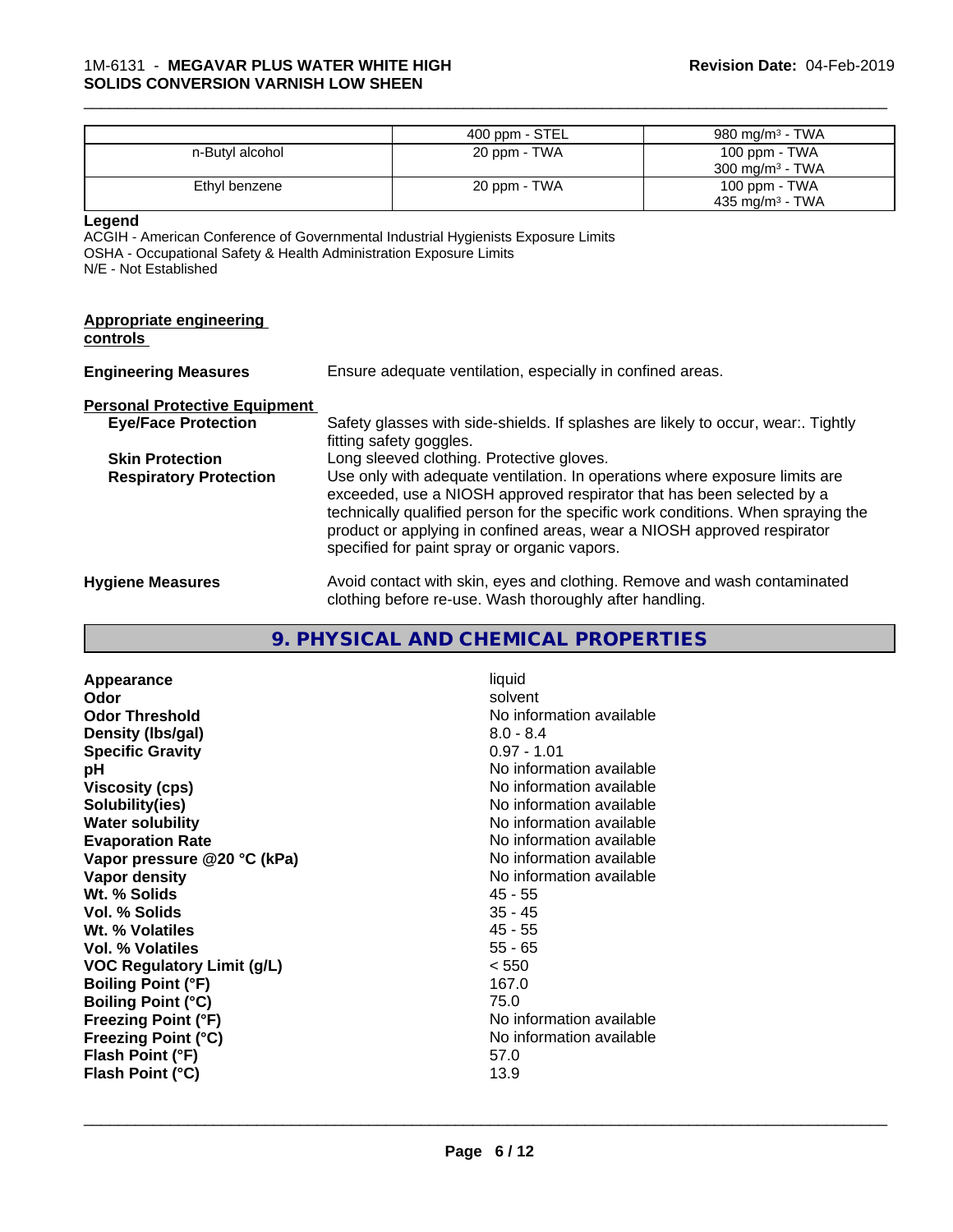#### **Method** PMCC

**Flammability (solid, gas)**<br> **Commability limit:**<br>
Upper flammability limit:<br>
No information available **Upper flammability limit:**<br> **Lower flammability limit:**<br>
No information available<br>
No information available **Lower flammability limit:**<br> **Autoignition Temperature (°F)**<br>
No information available<br>
No information available Autoignition Temperature (°F)<br>
Autoignition Temperature (°C)<br>
No information available **Autoignition Temperature (°C) Decomposition Temperature (°F)**<br> **Decomposition Temperature (°C)** No information available<br>
No information available **Decomposition Temperature (°C)**<br>Partition coefficient

**No information available** 

\_\_\_\_\_\_\_\_\_\_\_\_\_\_\_\_\_\_\_\_\_\_\_\_\_\_\_\_\_\_\_\_\_\_\_\_\_\_\_\_\_\_\_\_\_\_\_\_\_\_\_\_\_\_\_\_\_\_\_\_\_\_\_\_\_\_\_\_\_\_\_\_\_\_\_\_\_\_\_\_\_\_\_\_\_\_\_\_\_\_\_\_\_

# **10. STABILITY AND REACTIVITY**

| <b>Reactivity</b>                       | No data available                                                                                                         |
|-----------------------------------------|---------------------------------------------------------------------------------------------------------------------------|
| <b>Chemical Stability</b>               | Stable under normal conditions. Hazardous polymerisation<br>does not occur.                                               |
| <b>Conditions to avoid</b>              | Keep away from open flames, hot surfaces, static<br>electricity and sources of ignition. Sparks. Elevated<br>temperature. |
| <b>Incompatible Materials</b>           | Incompatible with strong acids and bases and strong<br>oxidizing agents.                                                  |
| <b>Hazardous Decomposition Products</b> | Thermal decomposition can lead to release of irritating<br>gases and vapors.                                              |
| Possibility of hazardous reactions      | None under normal conditions of use.                                                                                      |

**11. TOXICOLOGICAL INFORMATION**

| <b>Product Information</b>                                                                 |                                                                                                                                                                                                               |  |
|--------------------------------------------------------------------------------------------|---------------------------------------------------------------------------------------------------------------------------------------------------------------------------------------------------------------|--|
| Information on likely routes of exposure                                                   |                                                                                                                                                                                                               |  |
| <b>Principal Routes of Exposure</b>                                                        | Eye contact, skin contact and inhalation.                                                                                                                                                                     |  |
| <b>Acute Toxicity</b>                                                                      |                                                                                                                                                                                                               |  |
| <b>Product Information</b>                                                                 | Repeated or prolonged exposure to organic solvents may lead to permanent brain<br>and nervous system damage. Intentional misuse by deliberately concentrating and<br>inhaling vapors may be harmful or fatal. |  |
| Symptoms related to the physical, chemical and toxicological characteristics               |                                                                                                                                                                                                               |  |
| <b>Symptoms</b>                                                                            | No information available                                                                                                                                                                                      |  |
| Delayed and immediate effects as well as chronic effects from short and long-term exposure |                                                                                                                                                                                                               |  |
| Eye contact<br><b>Skin contact</b>                                                         | Severely irritating to eyes. May cause burns. Risk of serious damage to eyes.<br>May cause skin irritation and/or dermatitis. Prolonged skin contact may defat the<br>skin and produce dermatitis.            |  |
| Ingestion                                                                                  | Harmful if swallowed. Ingestion may cause irritation to mucous membranes. Small                                                                                                                               |  |
|                                                                                            |                                                                                                                                                                                                               |  |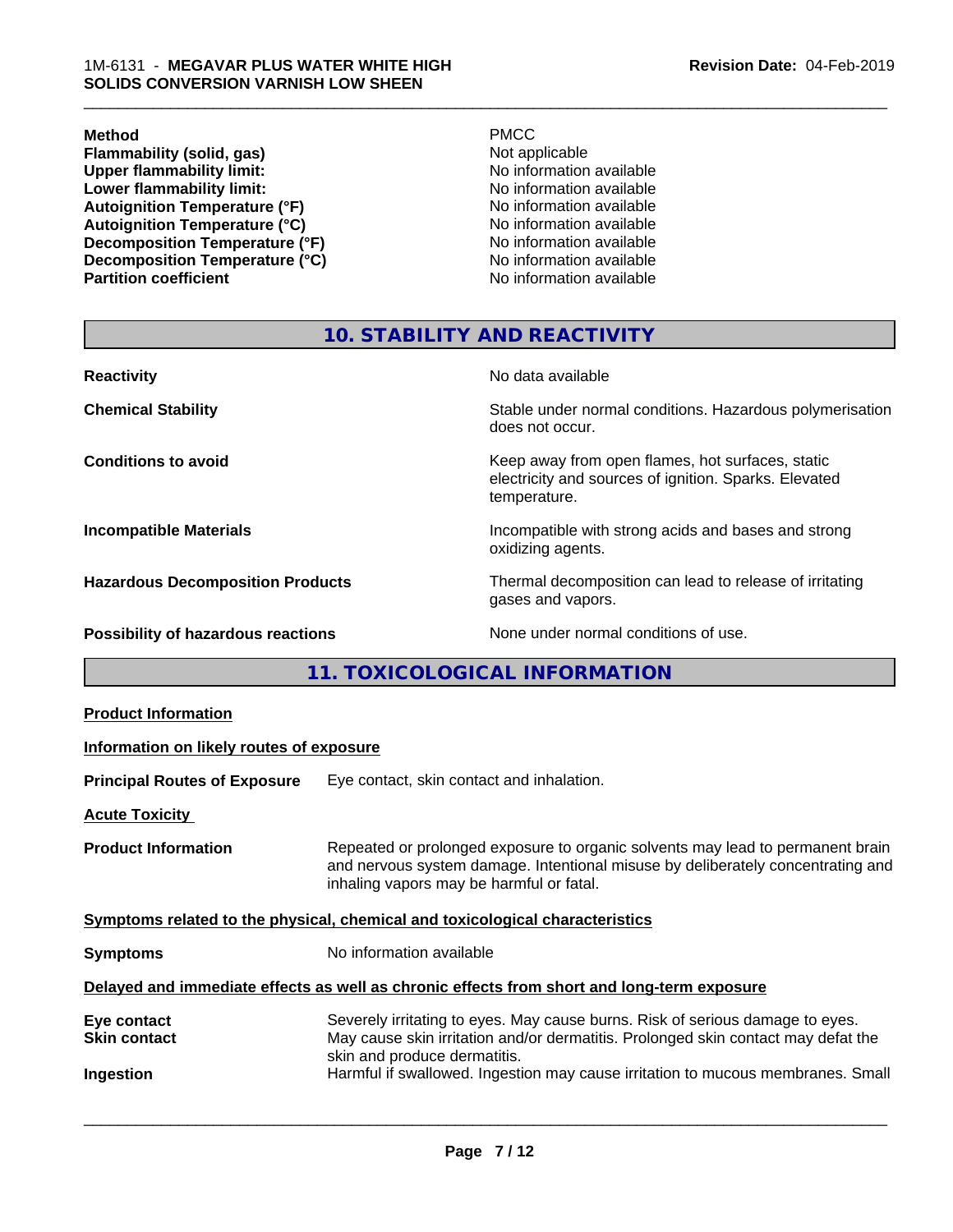| <b>Inhalation</b>               | amounts of this product aspirated into the respiratory system during ingestion or<br>vomiting may cause mild to severe pulmonary injury, possibly progressing to<br>death.<br>Harmful by inhalation. High vapor / aerosol concentrations are irritating to the<br>eyes, nose, throat and lungs and may cause headaches, dizziness, drowsiness, |
|---------------------------------|------------------------------------------------------------------------------------------------------------------------------------------------------------------------------------------------------------------------------------------------------------------------------------------------------------------------------------------------|
| <b>Sensitization</b>            | unconsciousness, and other central nervous system effects.<br>No information available                                                                                                                                                                                                                                                         |
| <b>Neurological Effects</b>     | No information available.                                                                                                                                                                                                                                                                                                                      |
| <b>Mutagenic Effects</b>        | No information available.                                                                                                                                                                                                                                                                                                                      |
| <b>Reproductive Effects</b>     | Possible risk of impaired fertility. Possible risk of harm to the unborn child.                                                                                                                                                                                                                                                                |
| <b>Developmental Effects</b>    | No information available.                                                                                                                                                                                                                                                                                                                      |
| <b>Target organ effects</b>     | No information available.                                                                                                                                                                                                                                                                                                                      |
| <b>STOT - repeated exposure</b> | No information available.                                                                                                                                                                                                                                                                                                                      |
| <b>STOT - single exposure</b>   | May cause disorder and damage to the. Respiratory system. Central nervous<br>system.                                                                                                                                                                                                                                                           |
| Other adverse effects           | No information available.                                                                                                                                                                                                                                                                                                                      |
| <b>Aspiration Hazard</b>        | May be harmful if swallowed and enters airways. Small amounts of this product<br>aspirated into the respiratory system during ingestion or vomiting may cause mild<br>to severe pulmonary injury, possibly progressing to death.                                                                                                               |
|                                 |                                                                                                                                                                                                                                                                                                                                                |

#### **Numerical measures of toxicity**

#### **The following values are calculated based on chapter 3.1 of the GHS document**

| ATEmix (oral)                        | 6890 mg/kg  |
|--------------------------------------|-------------|
| <b>ATEmix (dermal)</b>               | 14123 mg/kg |
| <b>ATEmix (inhalation-dust/mist)</b> | 79.8 ma/L   |
| <b>ATEmix (inhalation-vapor)</b>     | 1252.6 mg/L |

#### **Component Information**

| Chemical name                   | Oral LD50                              | Dermal LD50                                      | <b>Inhalation LC50</b>                |
|---------------------------------|----------------------------------------|--------------------------------------------------|---------------------------------------|
| Ethanol<br>64-17-5              | $= 7060$ mg/kg (Rat)                   |                                                  | $= 124.7$ mg/L (Rat) 4 h              |
| n-Butyl acetate<br>123-86-4     | $= 10768$ mg/kg (Rat)                  | > 17600 mg/kg (Rabbit)                           |                                       |
| Isobutyl alcohol<br>78-83-1     | $= 2460$ mg/kg (Rat)                   | $=$ 3400 mg/kg (Rabbit)                          | $> 6.5$ mg/L (Rat) 4 h                |
| Silica, amorphous<br>7631-86-9  | $> 5000$ mg/kg (Rat)                   | $>$ 2000 mg/kg (Rabbit)                          | $> 2.2$ mg/L (Rat) 1 h                |
| Toluene<br>108-88-3             | $= 2600$ mg/kg (Rat)                   | $= 12000$ mg/kg (Rabbit)                         | $= 12.5$ mg/L (Rat) 4 h               |
| Isopropyl alcohol<br>67-63-0    | $= 1870$ mg/kg (Rat)                   | $= 4059$ mg/kg (Rabbit)                          | $= 72600$ mg/m <sup>3</sup> (Rat) 4 h |
| n-Butyl alcohol<br>71-36-3      | $= 700$ mg/kg (Rat) = 790 mg/kg<br>Rat | $= 3402$ mg/kg (Rabbit) = 3400<br>mg/kg (Rabbit) | $> 8000$ ppm (Rat) 4 h                |
| Ethyl benzene<br>$100 - 41 - 4$ | $=$ 3500 mg/kg (Rat)                   | $= 15400$ mg/kg (Rabbit)                         | $= 17.2$ mg/L (Rat) 4 h               |
| Component                       |                                        | Sensitization                                    |                                       |

n-Butyl acetate

123-86-4 ( 10 - 15 )

 $\overline{\phantom{a}}$  ,  $\overline{\phantom{a}}$  ,  $\overline{\phantom{a}}$  ,  $\overline{\phantom{a}}$  ,  $\overline{\phantom{a}}$  ,  $\overline{\phantom{a}}$  ,  $\overline{\phantom{a}}$  ,  $\overline{\phantom{a}}$  ,  $\overline{\phantom{a}}$  ,  $\overline{\phantom{a}}$  ,  $\overline{\phantom{a}}$  ,  $\overline{\phantom{a}}$  ,  $\overline{\phantom{a}}$  ,  $\overline{\phantom{a}}$  ,  $\overline{\phantom{a}}$  ,  $\overline{\phantom{a}}$ 

non-sensitizing (guinea pig)

#### **Carcinogenicity**

*The information below indicateswhether each agency has listed any ingredient as a carcinogen:.*

|--|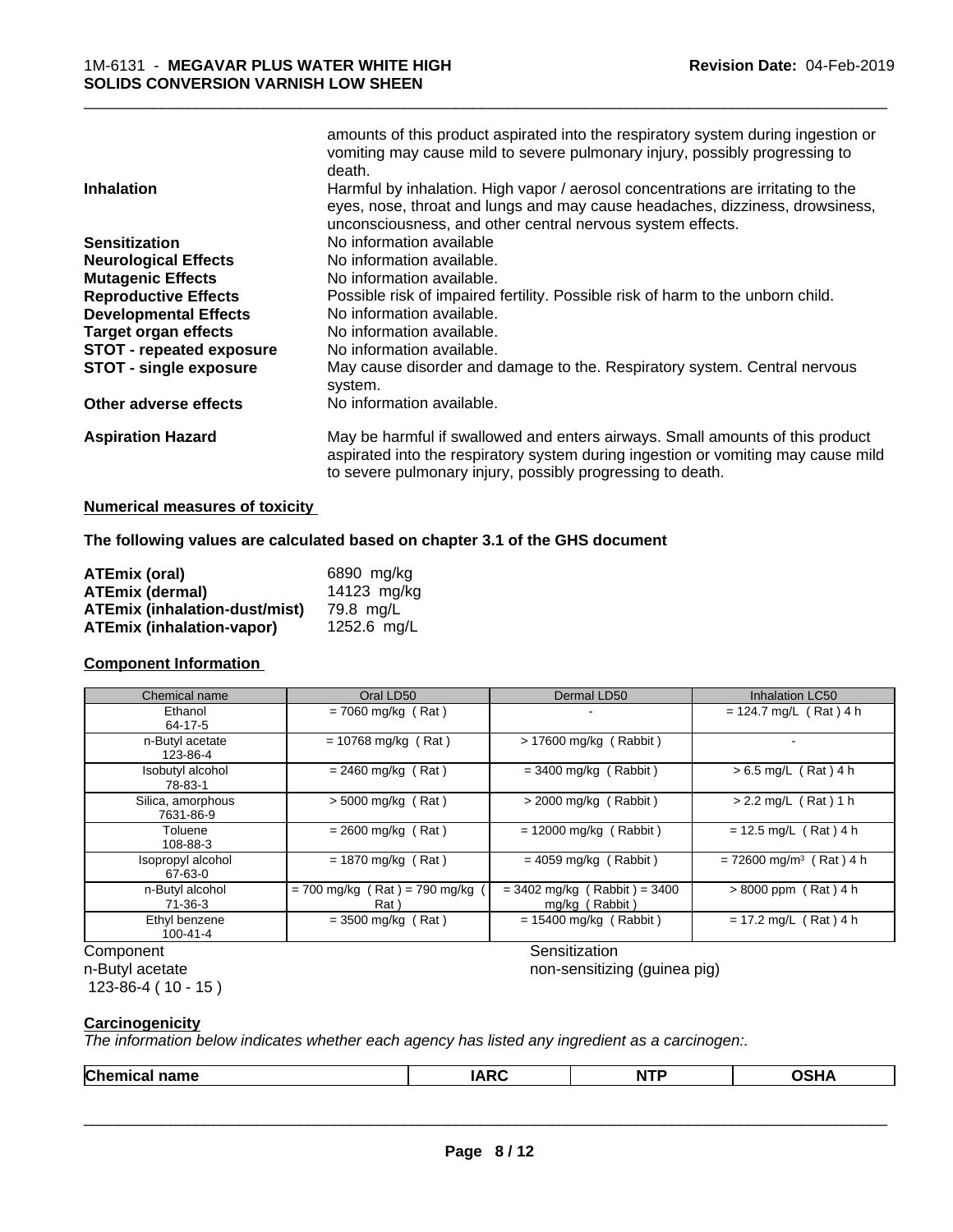|                           | ם מ<br>Humar<br><b>sible</b><br>.<br><br>∠∟ | . .<br>Listed |  |
|---------------------------|---------------------------------------------|---------------|--|
| Ethyl<br>2004ء<br>penzene | arcinoaen<br>$\overline{1}$                 |               |  |

#### **Legend**

IARC - International Agency for Research on Cancer NTP - National Toxicity Program OSHA - Occupational Safety & Health Administration

# **12. ECOLOGICAL INFORMATION**

## **Ecotoxicity Effects**

The environmental impact of this product has not been fully investigated.

#### **Product Information**

#### **Acute Toxicity to Fish**

No information available

#### **Acute Toxicity to Aquatic Invertebrates**

No information available

#### **Acute Toxicity to Aquatic Plants**

No information available

#### **Persistence / Degradability**

No information available.

#### **Bioaccumulation**

There is no data for this product.

#### **Mobility in Environmental Media**

No information available.

# **Ozone**

Not applicable

#### **Component Information**

#### **Acute Toxicity to Fish**

n-Butyl acetate LC50: 18 mg/L (Fathead Minnow - 96 hr.) Ethyl benzene LC50: 12.1 mg/L (Fathead Minnow - 96 hr.)

#### **Acute Toxicity to Aquatic Invertebrates**

n-Butyl acetate EC50: 72.8 mg/L (Daphnia magna - 48 hr.) Ethyl benzene EC50: 1.8 mg/L (Daphnia magna - 48 hr.)

#### **Acute Toxicity to Aquatic Plants**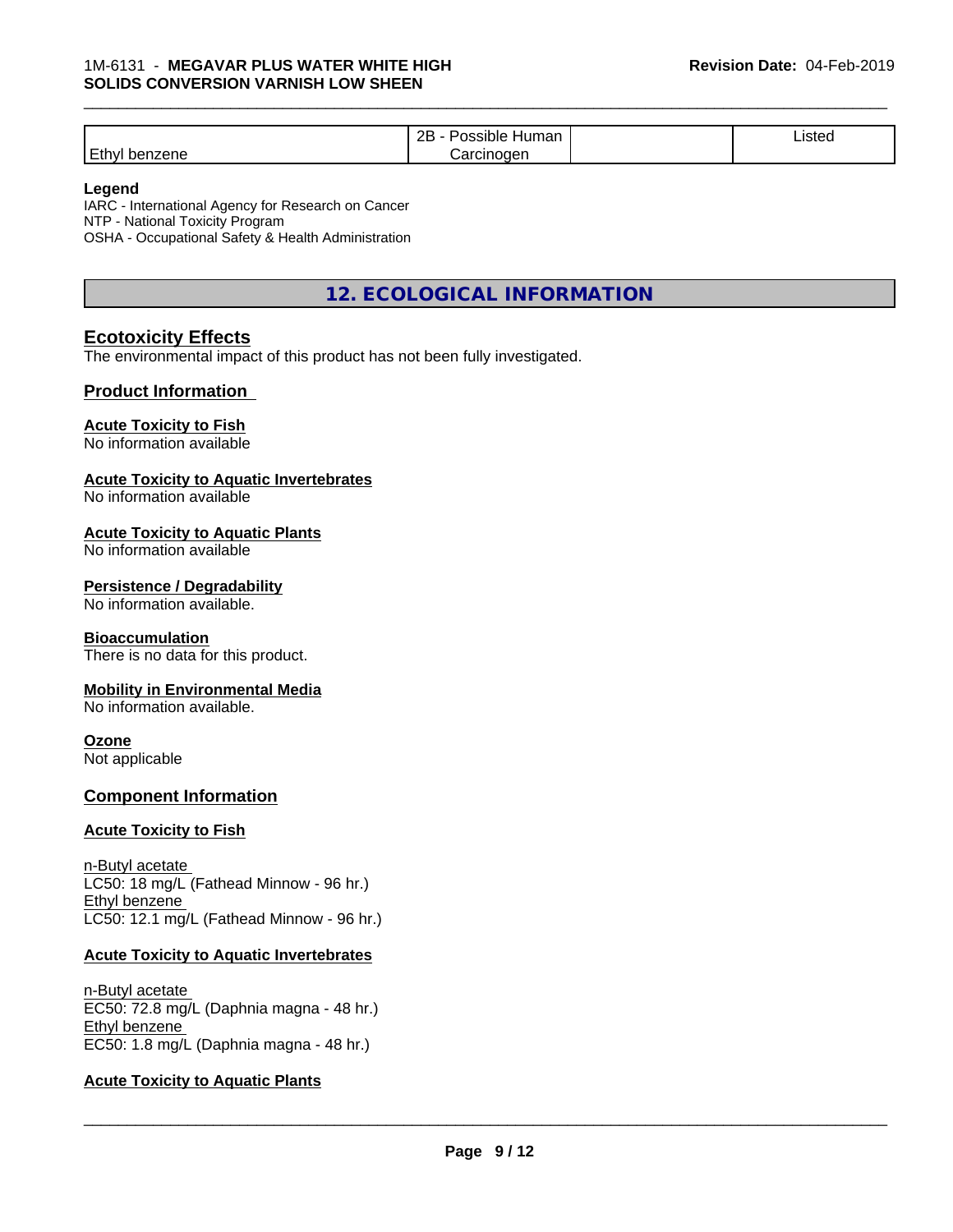n-Butyl acetate EC50: 674.7 mg/L (Green algae (Scenedesmus subspicatus), 72 hrs.) Ethyl benzene EC50: 4.6 mg/L (Green algae (Scenedesmus subspicatus), 72 hrs.)

# **13. DISPOSAL CONSIDERATIONS**

- **Waste Disposal Method** Dispose of in accordance with federal, state, and local regulations. Local requirements may vary, consult your sanitation department or state-designated environmental protection agency for more disposal options.
- **Empty Container Warning** Emptied containers may retain product residue. Follow label warnings even after container is emptied. Residual vapors may explode on ignition.

#### **14. TRANSPORT INFORMATION**

| <b>DOT</b><br><b>Proper Shipping Name</b><br><b>Hazard class</b><br>UN-No.<br><b>Packing Group</b><br><b>Description</b> | <b>PAINT</b><br>3<br>UN1263<br>Ш<br>UN1263, PAINT, 3, II |  |
|--------------------------------------------------------------------------------------------------------------------------|----------------------------------------------------------|--|
| <b>ICAO/IATA</b>                                                                                                         | Contact the preparer for further information.            |  |
| <b>IMDG/IMO</b>                                                                                                          | Contact the preparer for further information.            |  |
|                                                                                                                          | 15. REGULATORY INFORMATION                               |  |

## **International Inventories**

| <b>TSCA: United States</b> | Yes - All components are listed or exempt. |
|----------------------------|--------------------------------------------|
| <b>DSL: Canada</b>         | Yes - All components are listed or exempt. |

## **Federal Regulations**

| SARA 311/312 hazardous categorization |     |  |
|---------------------------------------|-----|--|
| Acute health hazard                   | Yes |  |
| Chronic Health Hazard                 | Yes |  |
| Fire hazard                           | Yes |  |
| Sudden release of pressure hazard     | Nο  |  |
| <b>Reactive Hazard</b>                | No  |  |

## **SARA 313**

Section 313 of Title III of the Superfund Amendments and Reauthorization Act of 1986 (SARA). This product contains a chemical or chemicals which are subject to the reporting requirements of the Act and Title 40 of the Code of Federal Regulations, Part 372: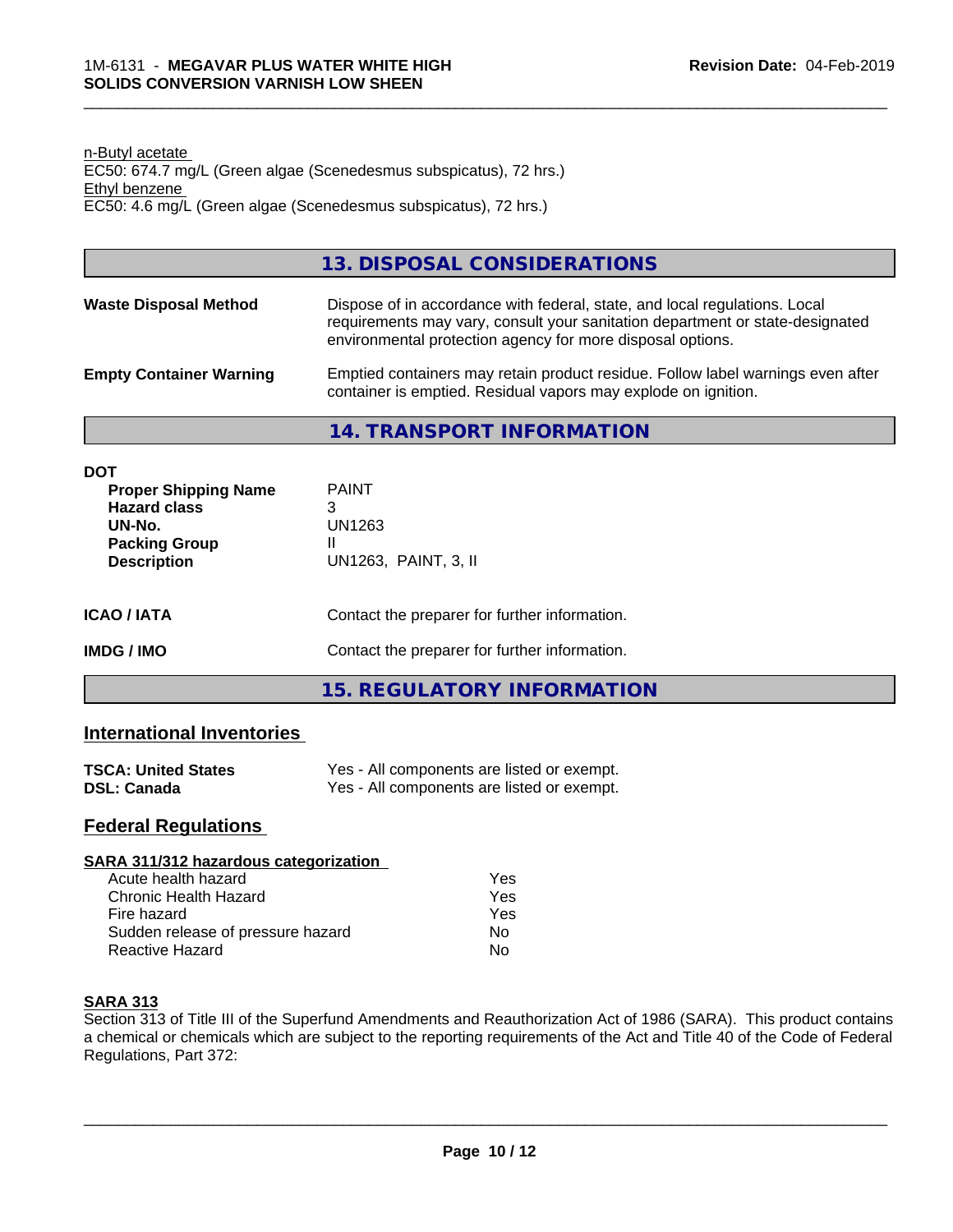| <b>Chemical name</b> | CAS No.  | Weight-%    | <b>CERCLA/SARA 313</b>     |
|----------------------|----------|-------------|----------------------------|
|                      |          |             | (de minimis concentration) |
| Toluene              | 108-88-3 | 1 - 5       |                            |
| Isopropyl alcohol    | 67-63-0  | $1 - 5$     | 1.0                        |
| n-Butyl alcohol      | 71-36-3  | $1 - 5$     | 1.0                        |
| Ethyl benzene        | 100-41-4 | $0.1 - 0.5$ |                            |

**Clean Air Act,Section 112 Hazardous Air Pollutants (HAPs) (see 40 CFR 61)** This product contains the following HAPs:

| <b>Chemical name</b> | <b>CAS No.</b> | Weight-%  | <b>Hazardous Air Pollutant</b> |
|----------------------|----------------|-----------|--------------------------------|
|                      |                |           | (HAP)                          |
| Toluene              | 108-88-3       | 1 - 5     | ∟isted                         |
| Ethyl benzene        | 100-41-4       | 0.1 - 0.5 | Listed                         |

# **US State Regulations**

#### **California Proposition 65**

**AVIMARNING:** Cancer and Reproductive Harm– www.P65warnings.ca.gov

#### **State Right-to-Know**

| <b>Chemical name</b> | <b>Massachusetts</b> | <b>New Jersey</b> | Pennsylvania |
|----------------------|----------------------|-------------------|--------------|
| Ethanol              |                      |                   |              |
| n-Butyl acetate      |                      |                   |              |
| Isobutyl alcohol     |                      |                   |              |
| Silica, amorphous    |                      |                   |              |
| Toluene              |                      |                   |              |
| Isopropyl alcohol    |                      |                   |              |
| n-Butyl alcohol      |                      |                   |              |
| cellulose, nitrate   |                      |                   |              |
| 2-Butoxyethanol      |                      |                   |              |

#### **Legend**

X - Listed

**16. OTHER INFORMATION**

**HMIS** - **Health:** 2\* **Flammability:** 3 **Reactivity:** 1 **PPE:** -

 $\overline{\phantom{a}}$  ,  $\overline{\phantom{a}}$  ,  $\overline{\phantom{a}}$  ,  $\overline{\phantom{a}}$  ,  $\overline{\phantom{a}}$  ,  $\overline{\phantom{a}}$  ,  $\overline{\phantom{a}}$  ,  $\overline{\phantom{a}}$  ,  $\overline{\phantom{a}}$  ,  $\overline{\phantom{a}}$  ,  $\overline{\phantom{a}}$  ,  $\overline{\phantom{a}}$  ,  $\overline{\phantom{a}}$  ,  $\overline{\phantom{a}}$  ,  $\overline{\phantom{a}}$  ,  $\overline{\phantom{a}}$ 

# **HMIS Legend**

- 0 Minimal Hazard
- 1 Slight Hazard
- 2 Moderate Hazard
- 3 Serious Hazard
- 4 Severe Hazard
- \* Chronic Hazard

X - Consult your supervisor or S.O.P. for "Special" handling instructions.

*Note: The PPE rating has intentionally been left blank. Choose appropriate PPE that will protect employees from the hazards the material will present under the actual normal conditions of use.*